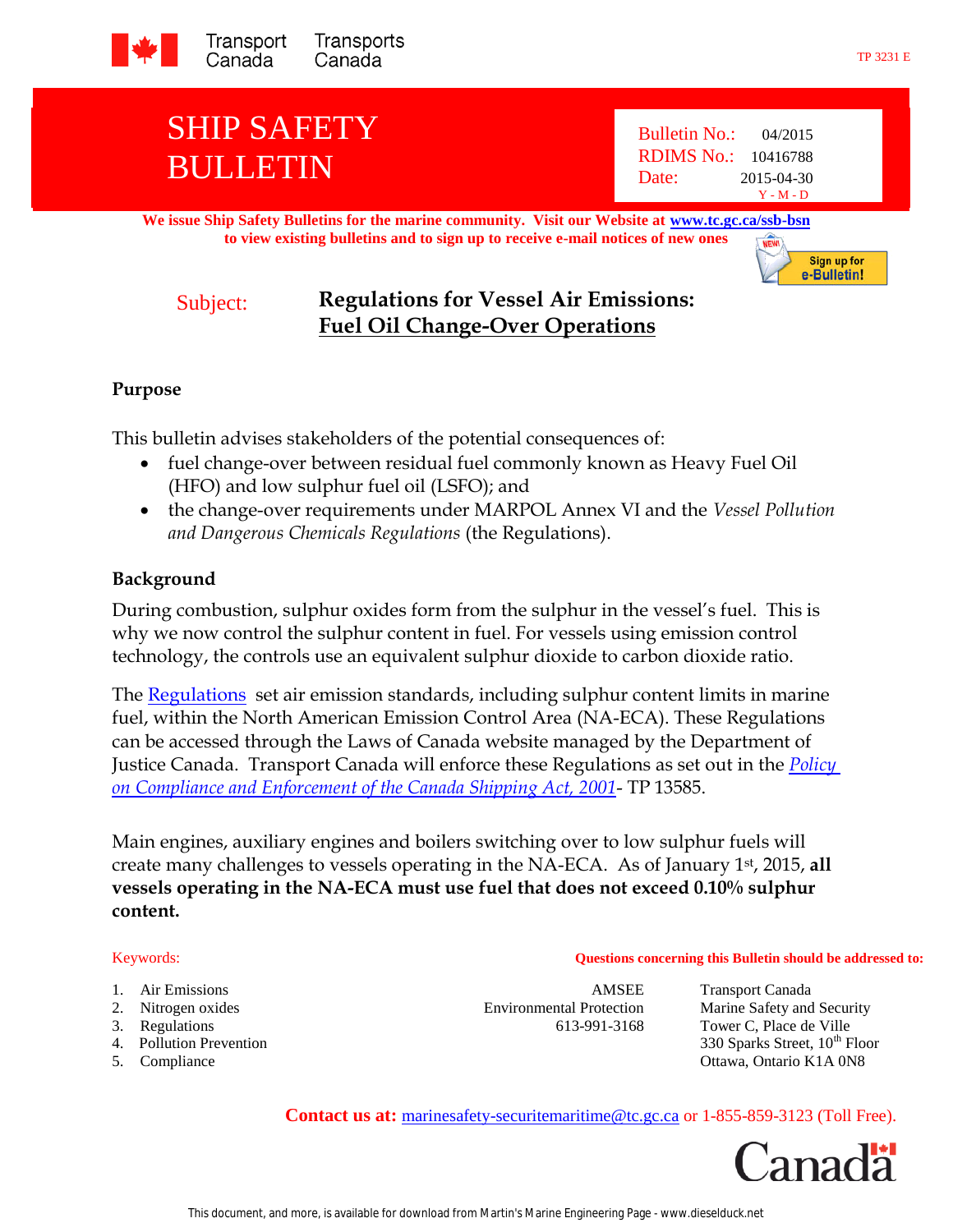Most marine diesel engines and boilers are designed to operate on HFO. If the operator does not make sure fuel switching is done carefully during the transition from HFO to LSFO (with a sulphur content of 0.1%), this can put a vessel's machinery at risk and jeopardize the safety of the vessel, passengers and crew. This is why MARPOL Annex VI, Regulation 14.6, requires vessels using separate fuel oils, to carry a written procedure for the fuel oil change-over.

## **Challenges**

Since changing from high to low sulphur fuels during operations may lead to several challenges, the vessel operator must take into account the different operating temperatures of the two fuels. If they don't do this, the vessel risks propulsion failure, black out, and/or damage to the machinery.

HFO and LSFO have quite different operating temperatures. This means that a changeover operation not being done correctly may lead to a rapid fall or rise in temperature with increased chances of thermal shock to the equipment. Fuel systems also have to account for their difference in viscosity to avoid fuel pump failures, leaks, and clogged filters. The fact that HFO and LSFO are mixed in different ratios during the change-over procedure increases the risk of the fuels becoming incompatible; which may cause the engine to shut down.

## **MARPOL - Compliance**

Vessel-owners and operators need to take a measured, well informed and well documented approach to fuel switching. They should post these required procedures in the engine control room and the wheel house for easy reference.

The procedure must outline the time required for the fuel oil service system to be fully flushed of all fuel oil exceeding the applicable sulphur content specified by MARPOL, or authorized by permit according to vessel documents, **before** entering the NA- ECA.

Information a ship operator must record in a ship's official log book as prescribed by the vessel's Administration includes:

- the volume of LSFO in each designated tank; and
- the date, time, and position of the vessel when any fuel oil change-over operation is:
	- o **completed before** entry into the ECA; or
	- o **begun after leaving** the ECA .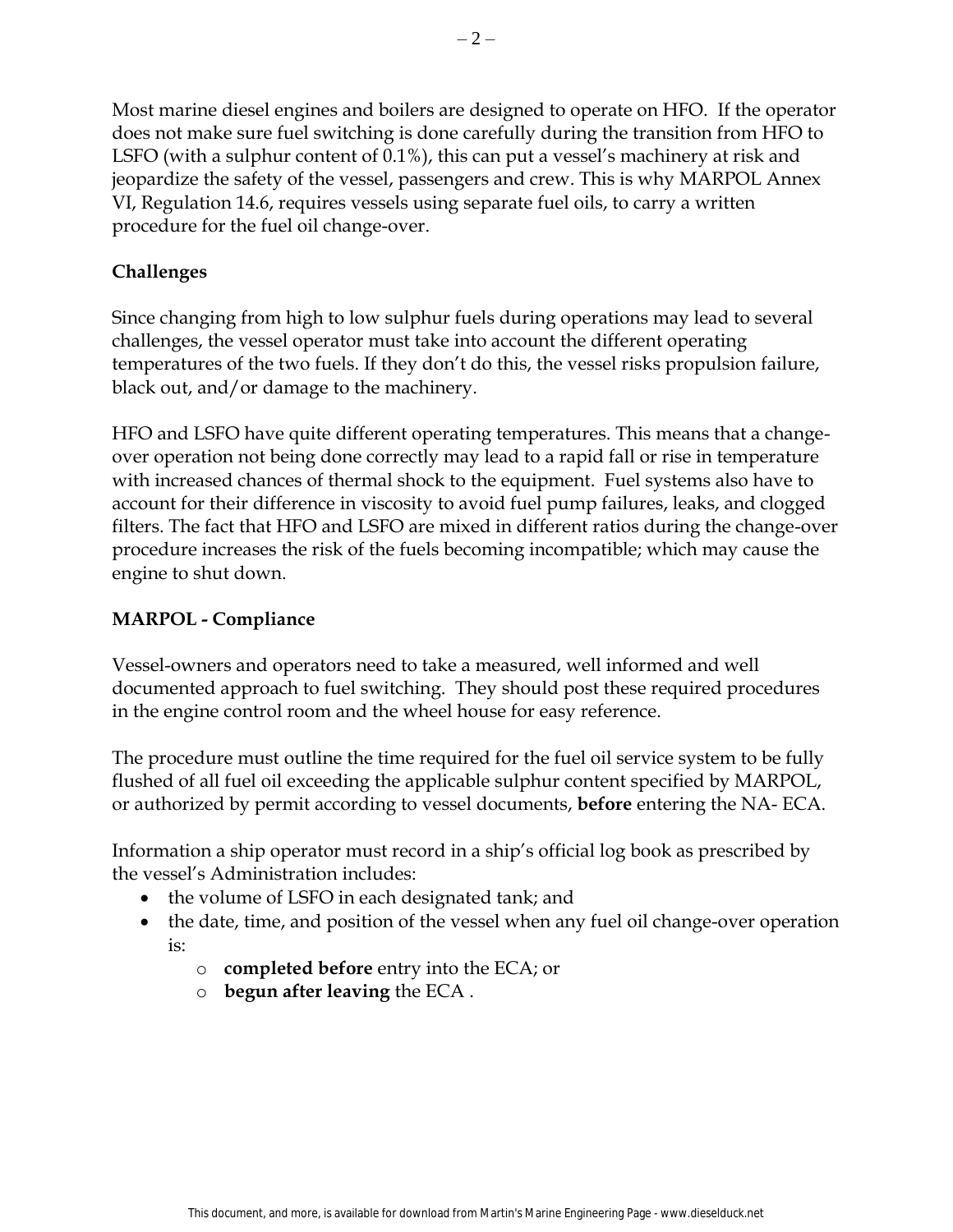## **Assistance from Engine Manufacturer or Classification Society**

Vessel owners may ask their engine manufacturer or classification society as appropriate to verify their change-over procedures and documents.

#### **Hazardous Situations**

Vessel owners/operators should do compliant fuel change-overs well in advance to avoid problems during the transiting passages, in proximity to shore or in narrow channels. Transport Canada has received reports of main engine shutdowns and blackouts, resulting in exposing the vessel to hazardous situations.

Owners/operators must also ensure vessels can access all available power of its engines it needs to maneuver in ice or in strong winds and currents. The engine manufacturer or classification society should be consulted as appropriate.

### **Other Considerations**

Transport Canada further notes and agrees with the following recommendations for vessel owners and operators from the US Coast Guard [Marine Safety Alert 2-15](https://homeport.uscg.mil/mycg/portal/ep/home.do) on the subject:

- Ensure fuel oil switching is accomplished outside of busy traffic lanes and the ECA. Generally the ECA is 200 nm from the North American Coast.
- Utilize their technical resources to develop safe operations and maintain full compliance with emission requirements;
- Consult with engine and boiler manufacturers for fuel oil change-over guidance and to determine if system modifications or additional safeguards are necessary;
- Consult fuel suppliers for proper fuel selection;
- Ensure all sensors, controls and alarms pressure, temperature, viscosity, differential pressure, flow indicators, etc., are operational and function as designed;
- Ensure system piping, seals, gaskets, flanges, fittings, brackets, etc., are maintained.
- Ensure detailed system schematics are available;
- Review and update fuel oil change-over procedures as needed;
- Establish a fuel oil system inspection and maintenance schedule;
- Review and update fuel change-over procedures based on lessons learned;
- Provide initial and periodic crew training for accomplishing safe, effective and leak-free fuel switching;
- Remember that the energy content of a given volume of LSFO may differ from residual fuel, such that existing throttle settings may not give the desired